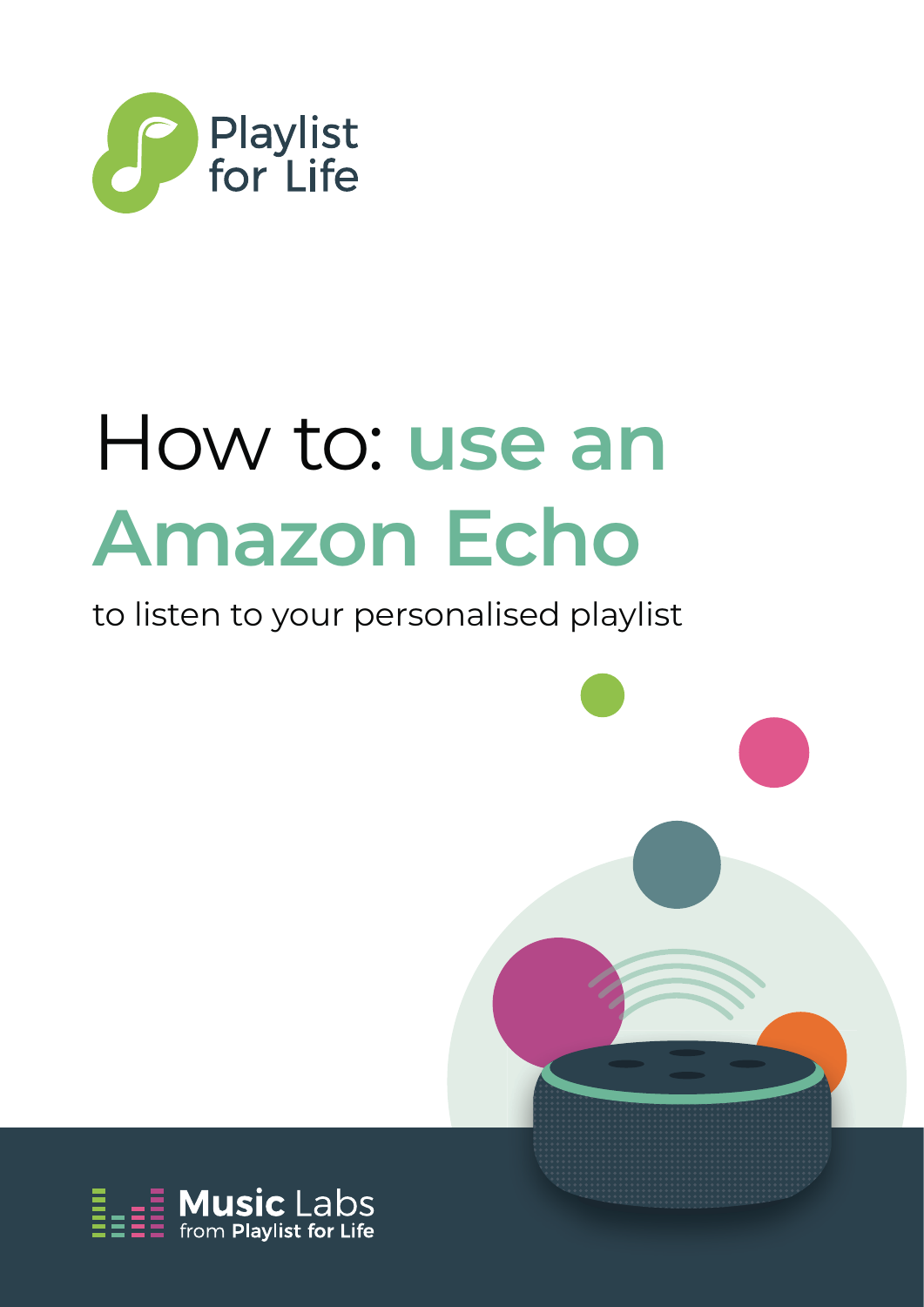## **Using an Amazon Echo Dot**

 3rd generation. Advice may vary for other Amazon Smart speakers or This guidance is based on setting up and using an Amazon Echo Dot for smart speakers of other brands.

#### **What you need to set up an Amazon Echo**

- Wi-Fi connectio
	- ֧֘֝ • Amazon accoun
- Smart phone/ tablet/lapto or comput

Before you can start using your smart speaker, you will need to set it up and connect it to your Wi-Fi. The simplest way to set up your device is by using the Amazon Alexa app, which you can access through the app store on your smart phone. If you do not have a smart phone you can set up your device using the **Alexa web app** on your laptop.

You will need an Amazon account to sign into this app. You can use an existing account or create a new one.

The app will talk you through the steps<br>of setting up your device.





#### **How to use the smart speaker once it is set up**

You can communicate with the smart speaker solely by using your voice. You can ask for the time, the weather and more. For the device to understand you, you must say the word 'Alexa' before every command.

**Try asking:** 

**Alexa, what time is it?** 

You can use the Alexa app to set preferences to help you access more up to date information based on your location and interests.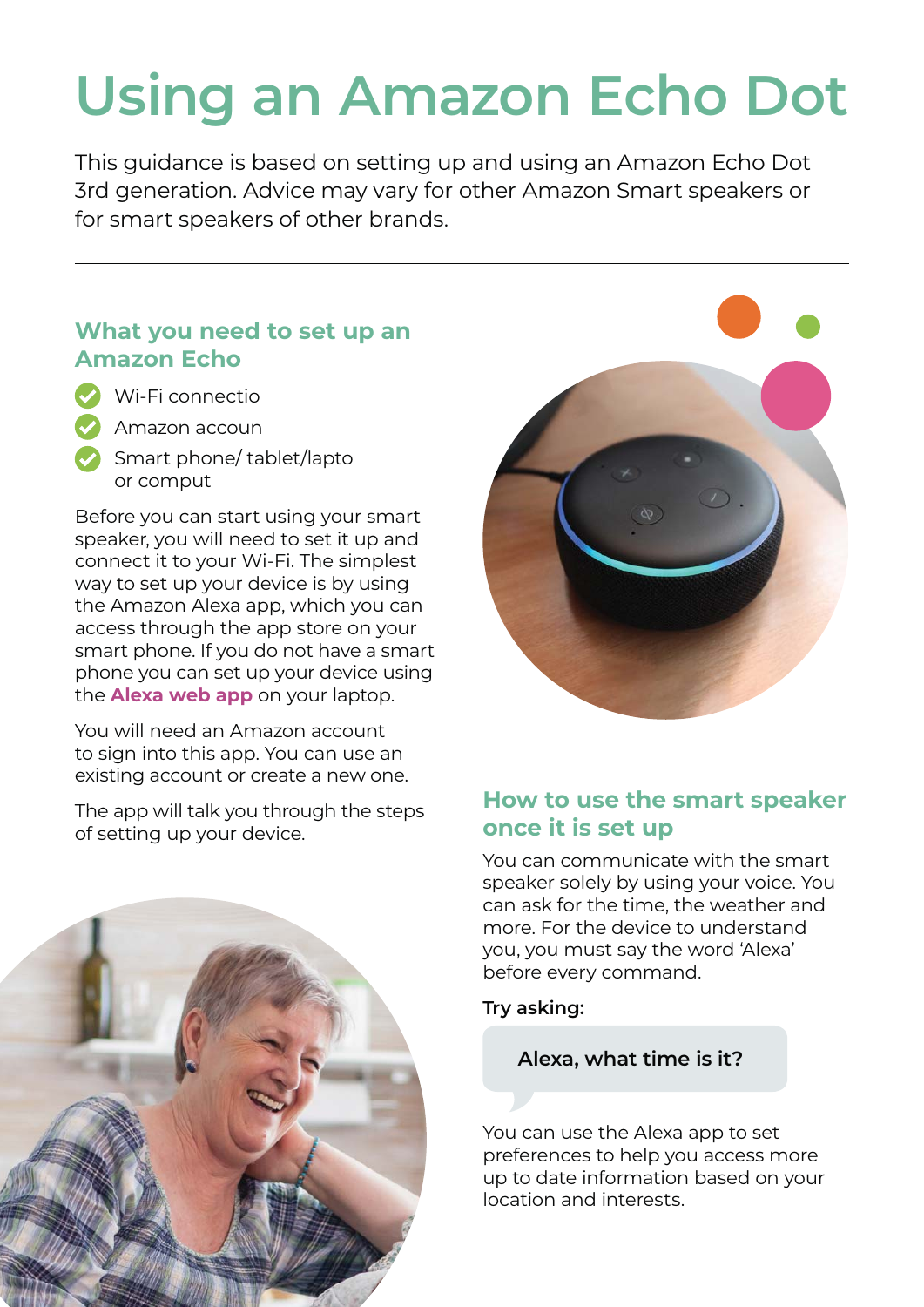#### **What you need to listen to music through a smart speaker**

You will need a subscription to a music streaming subscription such as Amazon Music Unlimited, Spotify or Apple Music etc. You must link one of these services to your device to listen to music and access your playlist. You can create a playlist on these apps using your phone or computer and then ask Alexa to play the playlist through the device.

You can also create playlists or add to existing playlists by asking Alexa directly.

Depending on which service you are using, you can use the Alexa app to make that service the default for playing music.

You can then ask Alexa to play your playlist.

#### **Try saying:**

**Alexa, play my playlist** 

If you have more than one playlist, you will have to specify the playlist you want to hear:

#### **Try saying:**

#### **Alexa, play my morning playlist**

It is important to remember that the device may not always understand your requests and will therefore not complete your request or do something different to what you expected. This can be frustrating, but the first thing to do is to ask again more clearly. You can find further help and guidance on setting up and using the device through the Alexa App or **Amazon's support pages**.

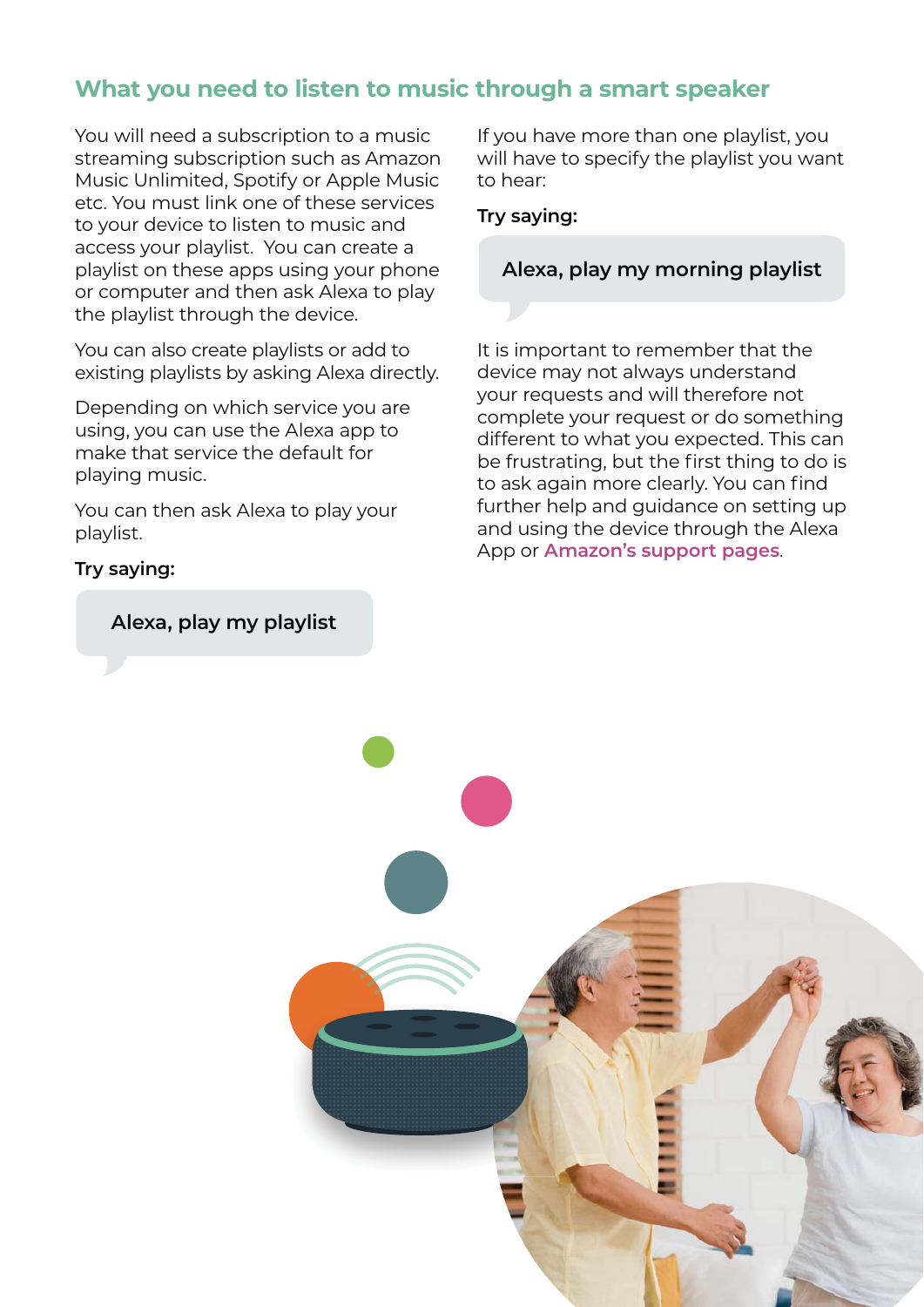## **Other ways to use the Alexa to listen to music**

## **Discover new music**

Your playlist is always growing. You might discover a new song that you love, or think of an old tune that brings back a memory. Alexa can help you listen to these songs and also help discover new ones.

#### **Finding a specific tune**

You can ask Alexa to play a specific song. **You can say:** 

**Alexa, play 'Dancing Queen' by Abba** 

If you cannot remember the title of the song, try saying some of the lyrics. **You can say:** 

**Alexa, play the song that goes 'young and sweet only seventeen'** 

Alexa should recognise this as Abba's 'Dancing Queen' and play the song.

#### **Finding new songs**

#### **By genre**

 mind, try asking for a genre or style. If you do not have a particular song in **You can say:** 

**Alexa, play some country and western** 

#### **From your Memory Bump**

Your Memory Bump is the time between the ages of 10 and 30. You make more memories at this time of your life than any other period. Music from this time can have very strong memories attached. Try asking Alexa to play music from your Memory Bump. **You can say:** 

**Alexa, play music from the 60s** 



#### **From important places**

The music from places that are important to us also has strong memories attached. Why not ask Alexa to play some music from a particular city or country. **You can say:** 

**Alexa, play music from Scotland**